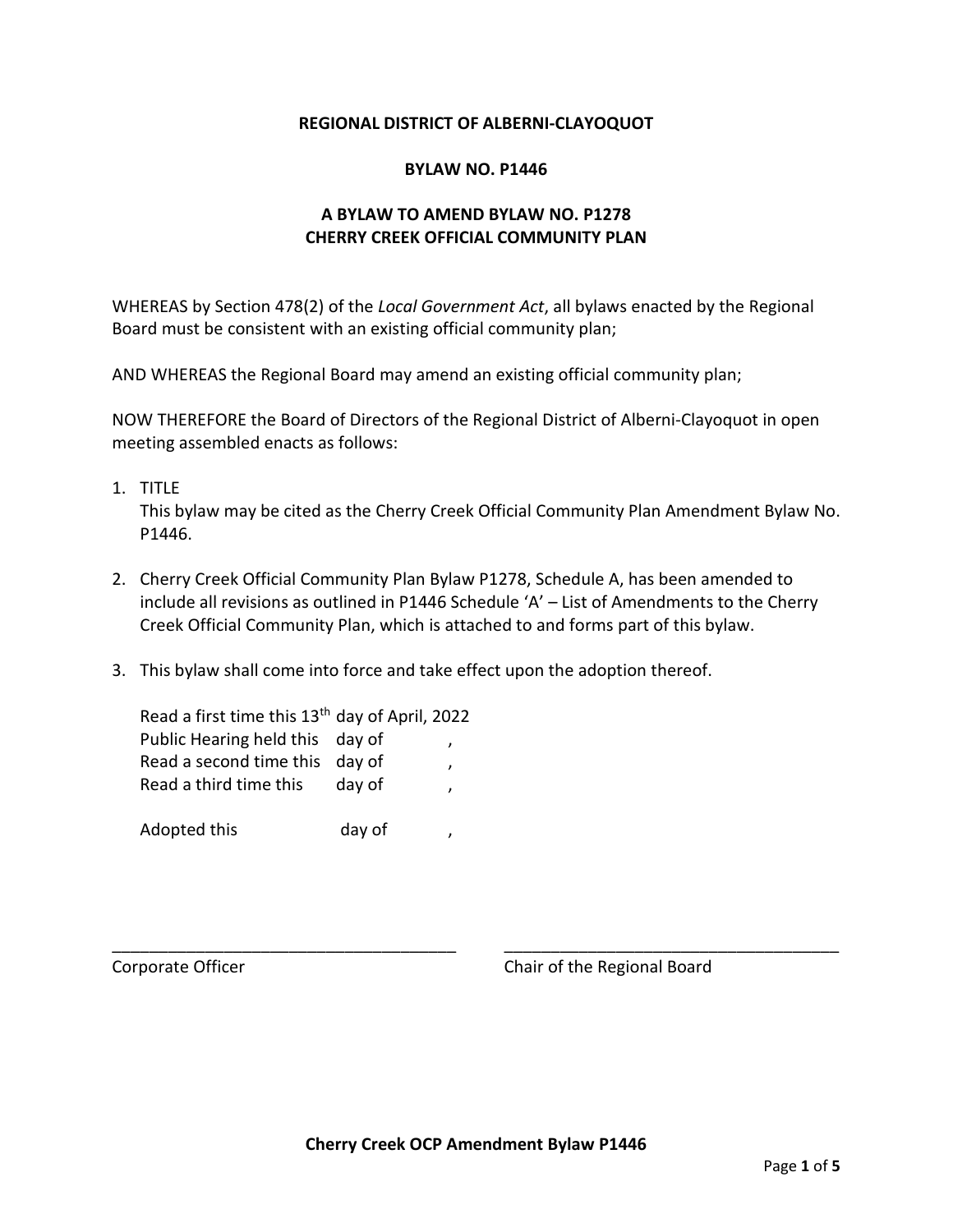## **REGIONAL DISTRICT OF ALBERNI-CLAYOQUOT**

# **P1446 SCHEDULE 'A' – LIST OF AMENDMENTS TO THE CHERRY CREEK OFFICIAL COMMUNITY PLAN**

- Cover: Updated "Last Revised: September, 2012" to "Revised: April 2022".
- Footer: Updated to add "Revised: April 2022".
- Table of Contents: Updated.
- Map List:
	- o Updated Map No. 2 from "Land-Use Designations" to "Land Use Designations".
	- o Removed Map No. 2a Land-Use Designations (Cherry Creek Community Core Area).
	- o Replaced "Cherry OCP Map No. 2 Land Use Designations".
	- o Removed Map No. 3a Development Approval Information Areas and Development Permit Areas (Cherry Creek Community Core Area).
	- o Replaced and updated title "Cherry Creek OCP Map No. 3 Development Permit Areas and Development Approval Information Areas".
- 1.1 Plan Preparation:
	- o Updated "has undertaken" to "undertook".
	- $\circ$  Added: "In 2022, minor amendments were made to Bylaw No. P1278 as part of the Zoning Bylaw Review project to align OCP policies and objectives with the updated Zoning Bylaw."
- 1.3 Legislative Assembly:
	- o Updated LGA Section "877" to "473".
	- $\circ$  Added: "Section 473(2.1) of the LGA also requires that an OCP "must consider the most recent housing needs report the local government received, and the housing information on which the report is based" when developing or amending an OCP in relation to statements, map designations or housing policies included in Section 473(1) of the LGA. In 2021, the ACRD Board received the Cherry Creek Electoral Area 'F' Housing Needs Report. The report includes key recommendations and a high level approach to address housing gaps in Cherry Creek and across the region. In consideration of the Housing Needs Report, housing statements and policies will be updated or added to Bylaw No. P1278 as part of future comprehensive OCP updates."
- 1.4 Jurisdiction:
	- $\circ$  Updated "Activities on land within the Agricultural Land Reserve (ALR) are subject to the *Agricultural Land Commission Act* and BC Regulation 171/2002, both of which are administered by the Agricultural Land Commission (ALC). Section 46 of the ALC Act requires local governments ensure consistency of their bylaws with the Act, regulations and ALC orders. The Regional District has referred this OCP to the ALC and is of the opinion that it is consistent with the Agricultural Land Commission Act." to "Activities on land within the Agricultural Land Reserve (ALR) are subject to the *Agricultural Land Commission Act* (ALCA), the Agricultural Land Reserve General Regulation, the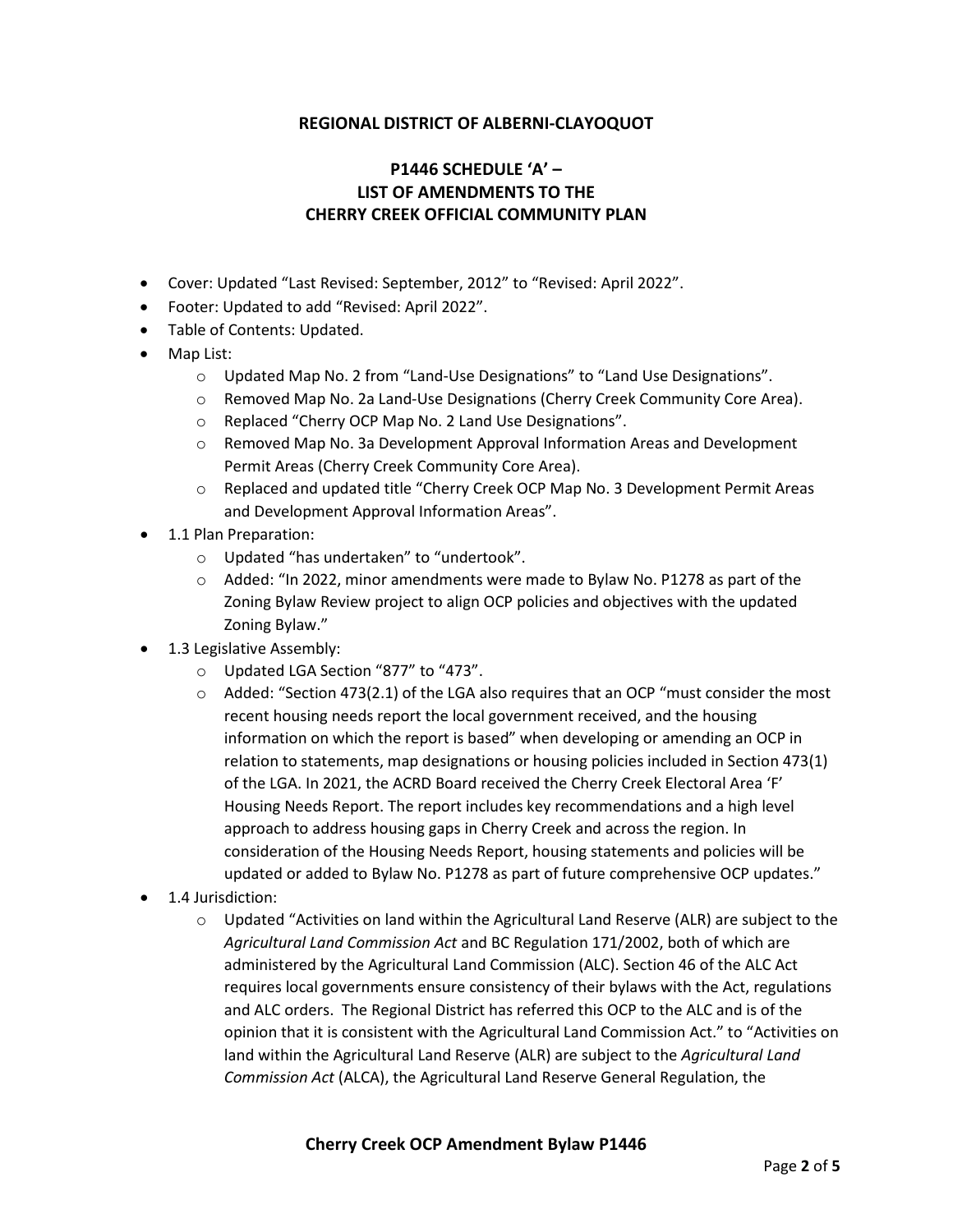Agricultural Land Reserve Use Regulation, and any Orders of the Agricultural Land Commission (ALC)."

- 1.7 Definitions:
	- $\circ$  Changed "Accessory residential dwelling unit" to "accessory dwelling unit" and updated to: "means a second dwelling unit, incidental or ancillary to a principal dwelling on a lot, in accordance with regulations for accessory dwelling units in the Zoning Bylaw."
	- o Carriage home: Updated "accessory residential dwelling unit" to accessory dwelling unit".
	- o Community water or sewer system: Updated "five connections" to "two connections".
	- o Density bonusing: Updated LGA Section "904" to "482".
	- $\circ$  Flood construction level: Updated to "means the minimum elevation above the natural boundary of a water body to the underside of a floor system, or to the top of a slab on grade, for buildings located within an area that is subject to, or likely to be subject to, flooding. An area below flood construction level is not to be used for habitation, mechanical or electrical infrastructure, business or storage of goods damageable by flood water." and removed diagram image.
	- $\circ$  Home industry: Updated to "means a business or industry, conducted in an accessory building, structure or outside, that is incidental and ancillary to the principal residential use of a lot, may include accessory retail sales and may include processing, assembly and manufacturing of products, in accordance with the provisions of home industry in the Zoning Bylaw."
	- $\circ$  Home occupation: Updated to "means a business or occupation conducted entirely within a principal dwelling unit, accessory dwelling unit, accessory building or in a combination, that is incidental and ancillary to a principal residential use of a lot, and may include accessory retail sales, in accordance with the provisions of home occupation regulations in the Zoning Bylaw. Includes boarding and lodging, and bed and breakfast, where guest bedrooms are rented, with the tenant or owner residing in the building."
	- o Added:
		- "Manufactured home" means a single family dwelling that conforms to either the Canadian Standards Association Z240-MH standard as a mobile home, or to the Canadian Standards Association A277 standard as a modular home.
		- "Mobile home" means a factory-built manufactured home that is used, or intended to be used, as a single family dwelling and which conforms to the Canadian Standards Association (CSA) Z240-MH series standard. A mobile home excludes trailers and recreational vehicles.
		- "Modular home" means a factory-built manufactured home that is used, or intended to be used, as a single family dwelling and which conforms to the Canadian Standards Association (CSA) A277 standard. A modular home excludes trailers or recreational vehicles."
- 2.1 Setting the Stage: Removed "existing" from 2005 Cherry Creek OCP reference.
- 2.3 Land-Use Designations:
	- o Changed "Manufactured Home Park" to "Mobile Home Park".
	- o Changed "Parks" to "Parks and Recreation".

## **Cherry Creek OCP Amendment Bylaw P1446**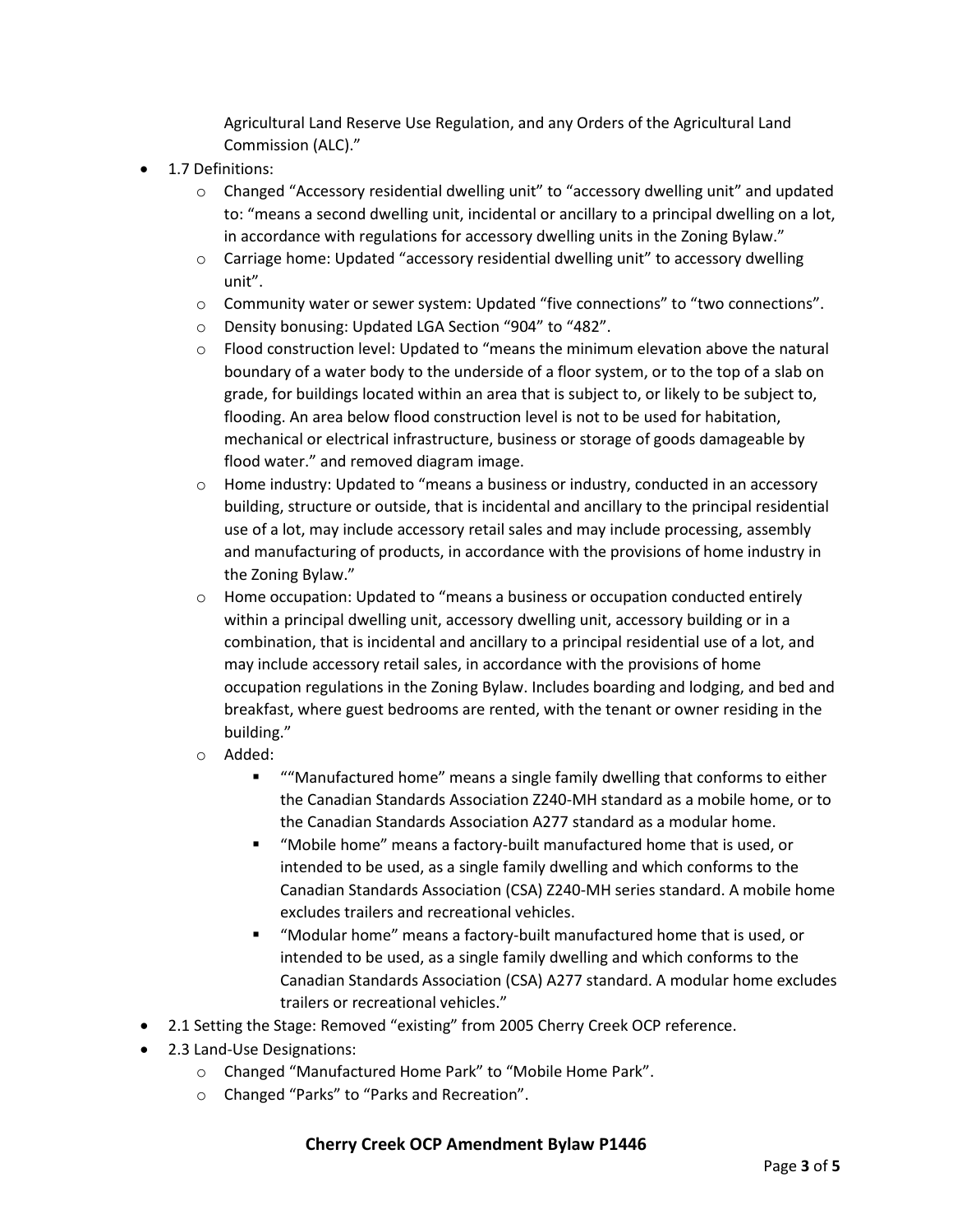- Policy 3.2.10, 9.0, 9.2.2, 9.2.9, 9.2.10, 15.0, 15.3: Changed "accessory residential dwelling unit" to "accessory dwelling unit".
- Policy 3.2.10: Changed "Accessory residential dwelling units within the ALR require approval from the ALC." to "For land in the ALR, an accessory dwelling unit may only be permitted if permitted in the Agricultural Land Commission Act and Regulations, or approved through application to the ALC."
- Policy 3.2.12: Updated LGA Section "921" to "493".
- Policy 5.2.1: Changed "20 ha" to "16 ha".
- Policy 9.2.8: Changed "manufactured" to "mobile".
- Policy 10.2.2: Updated LGA Sections "904, 905.1" to "517, 518".
- 12.0 Parks and Recreation Use and Policy 12.2.4: Updated LGA Section "941" to "510".
- 14.0 Natural Environment & Conservation:
	- o Updated "&" to "and".
	- o Updated LGA Section "877(3)" to "473".
- 16.1 Development Permit Areas:
	- o Updated LGA Section "919.1" to "488".
	- o Updated "Objectives for Form and Character" to "Form and Character".
- Guideline 16.2.3: Updated LGA Section "920(2)" to "490".
- 16.4 DPA I Riparian Areas Protection:
	- o Changed "Fish Protection Act" to "Riparian Areas Protection Act".
	- o Updated LGA Section "919.1(1)a" to "488".
	- o Changed "high water mark" to "natural boundary".
	- o Added "Alberni Inlet" to major streams.
	- o Added guidelines:
		- "viii. Refer to the Province for General Permission for the construction of private moorage facilities, and authorization for Specific Permission, or under the Residential Policy or Commercial Marina Policy for group moorage, or under the Adventure Tourism Policy for moorage for adventure tourism activities, where applicable on Crown land.
		- **EXECOMMERGIAL MOOTER FACILE** is must be designed and constructed in compliance with the applicable best management practices of the Province.
		- x. Before construction of a dock in marine waters the property owner must obtain and adhere to a Marine Habitat Assessment Report for the site which must be completed by a qualified registered professional biologist, where applicable on Crown land.
		- xi. The consideration of the issuance of a Development Permit by the ACRD in no way exempts the property owner from obtaining all necessary permits and approvals from provincial and federal agencies."
	- $\circ$  Removed outdated website link "The following website should be referred to: http://www.agf.gov.bc.ca/resmgmt/publist/800Series/823400-

1 Agriculture Building Setback Factsheet.pdf" and updated to "Refer to the provincial ministry responsible for agriculture for setback distances for farm buildings and streams on existing farmland and for new agricultural buildings.".

• 16.5 DPA II – Natural Hazard Areas Protection:

#### **Cherry Creek OCP Amendment Bylaw P1446**